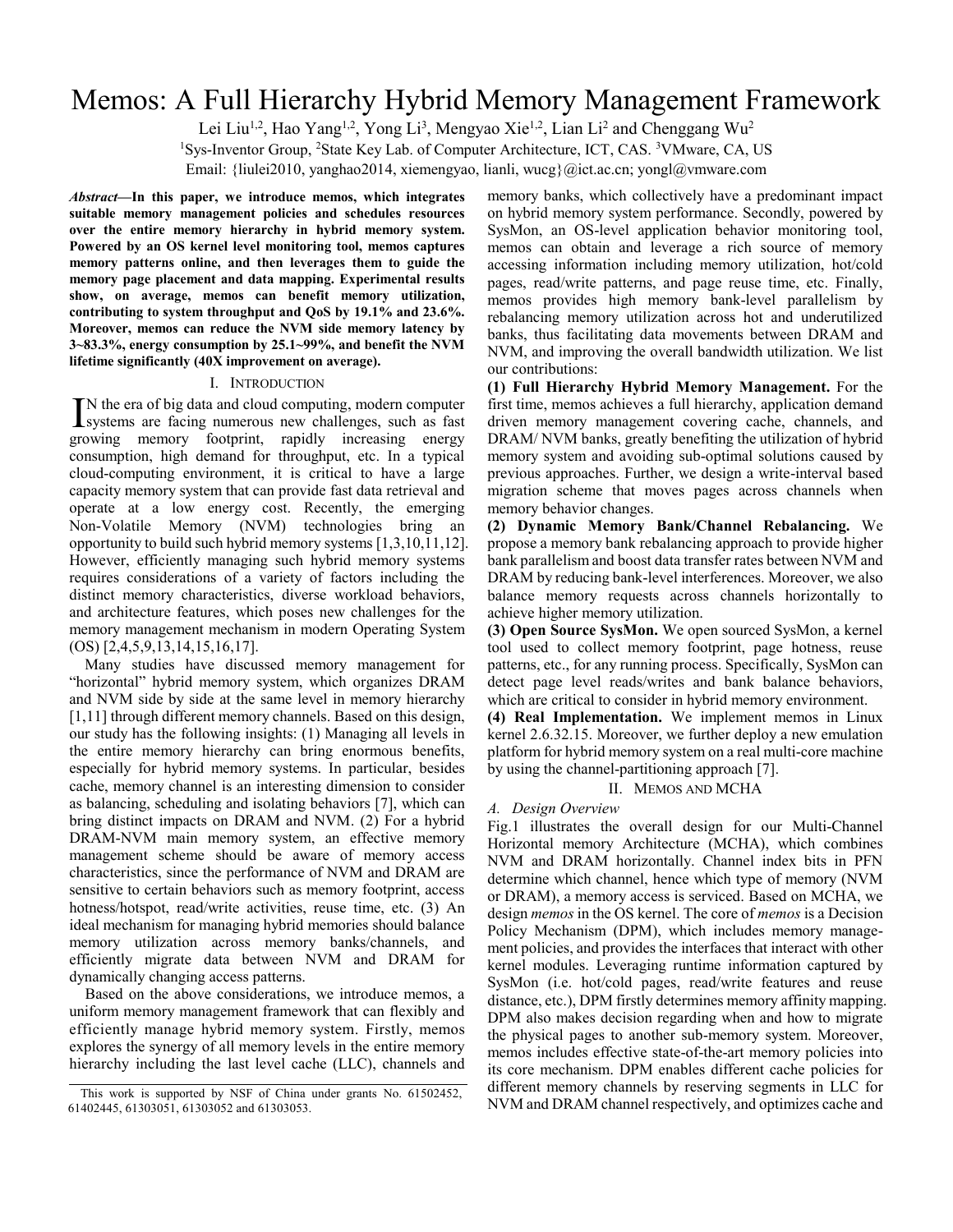

main memory utilization vertically when mapping pages. Finally, for a specific sub-memory system, DPM employs the proper memory policies (partitioning and rebalancing) based on the characteristics of incoming memory requests.

#### *B. SysMon: Inner-OS Application Profiling Tool*

We design SysMon**<sup>1</sup>** , an application profiling tool, to collect application characteristics online. To determine page hotness, SysMon clears and checks (i.e., sampling) page access bit in PTE in continuous sampling windows (passes). In each pass, a given number of samplings (i.e., 200 in default in Fig.4) is performed. Using access bit can obtain the page-level hotness and the reuse time. To capture  $WD/RD^2$  patterns, SysMon examines dirty (also in PTE) and access bits in a sampling window, and then calculates the weighted ratio of reads and writes. By examining the bank indexing bits in the physical address and counting hot pages assigned to each memory bank, SysMon can also calculate variation and bank imbalance factor. Besides, using CPU performance-monitoring unit, SysMon can obtain per-channel bandwidth information with low overhead.

## *C. Managing Hybrid Memory System*

**Channel Allocation:** Channel resource in memos is primarily used as a way to designate different types of memory resources and is scheduled based on an application page's preference for DRAM or NVM. As such, our scheme attempts to direct hot pages into DRAM channel, especially for those with WD features. RD intensive pages can be directed through NVM channel onto NVM without hurting performance. Cold pages are kept in NVM to save energy and reserve DRAM capacity for hot and WD pages.

 To improve the channel utilization, our design also balances the bandwidth across different channels. The core idea is, when a significant channel imbalance [7] is detected due to an excessive number of pages being assigned to DRAM, our scheme will trigger page migration to utilize the underutilized NVM channel to achieve a better overall performance. Memos will stop migrating pages from DRAM to NVM when the DRAM channel bandwidth utilization begins to drop. As such, the DRAM channel bandwidth utilization is always maximized, and the overall bandwidth is guaranteed to be improved.

**Cache Allocation Process:** In our system, LLC resource is partitioned into dedicated slices to serve the memory requests directed onto DRAM and NVM channel respectively. As memory intensive pages with thrashing behaviors are mapped into DRAM for performance, isolating them in LLC can help to avoid thrashing other data, such as the data from NVM channel.



**Fig.2: Address mapping across cache-channel-bank of full hierarchy vertical management for hybrid memory system. Based on Intel i7-860.** 

Moreover, a larger LLC quota to filter NVM accesses can hide the longer NVM latency. In practice, memos is monitoring memory patterns online, and adjusts the cache assignment to each channel dynamically. Taking NVM channel as an example, when WD pages are migrated onto it, memos will enlarge the cache capacity of NVM channel at the same time to filter the expensive write operations. The allocation process works like an expending "balloon". Besides, in some cases, the data (especially these WD pages) from both NVM and DRAM channels, will be merged together in a larger LLC quota, while leaving two reserved smaller amount of LLC quotas (showed in Fig.1) for pages with streaming and rarely-touched behaviors.

**Bank Partitioning and Balancing:** Memos uses bank partitioning to reduce memory interferences across threads. And, hot pages are migrated from highly utilized banks to lower ones to balance the overall bank utilization. Doing so is particularly effective in NVM due to its longer latency raised by memory interferences on bank among threads and hotspots. Even for DRAM, a balanced bank parallelism can hide memory latency and is crucial to achieve desirable performance for both memory-limited and intensive cases [6,7,8].

**Full Hierarchy Management for Hybrid Memory:** By combining all of the above, we construct a full hierarchy memory management strategy that manages resources from the upper levels (i.e., cache), through the middle levels (i.e., channels), to the lower levels of the memory banks. Application's pages can be serviced by any flexible combination of a memory channel, banks, and LLC sets. Resources can be adjusted based on applications' needs, or page level memory access patterns. Enabling such a full hierarchy approach provides a large design space and optimization opportunity, particularly for system with hybrid memories.

Leveraging Page-Coloring [6,7,8], we construct a framework that manages resources across the entire memory hierarchy. As illustrated in Fig.2, for a 4K size page  $(0-11)$  bits denotes the offset within the page) on a typical 64-bit architecture, bit 32 is used to dictate which channel to use to service a memory request. Therefore, by selecting a physical page with a specified value (0 or 1) at bit 32, we can control which channel, and consequently which memory segment (DRAM or NVM) to accommodate the page. For cache resource, each unique combination of cache index bit values (bits 15, 16, 17, 18 shown in Fig.2), or cache-set color, dictates a slice (1/16) of LLC resource. Thus, we can adjust cache resource allocation and utilization by leveraging these bits. Fig.3 gives an example of scheduling 1/16 cache to NVM channel by mapping data vertically to pages, whose 15~18 bits are with the value of 1 in blue color. Moreover, for the memory bank resource in both NVM and DRAM channel, memos monitors the bank utilization and enables the bank

<sup>&</sup>lt;sup>1</sup> SysMon with beta version is now open sourced. The core idea is now adapted in VMware VCenter Lab., and Huawei. And, all of the information in section 3 is obtained by SysMon.

<sup>2</sup> Read-Domain (RD) and Write-Domain (WD) indicate whether read or write operations are predominant.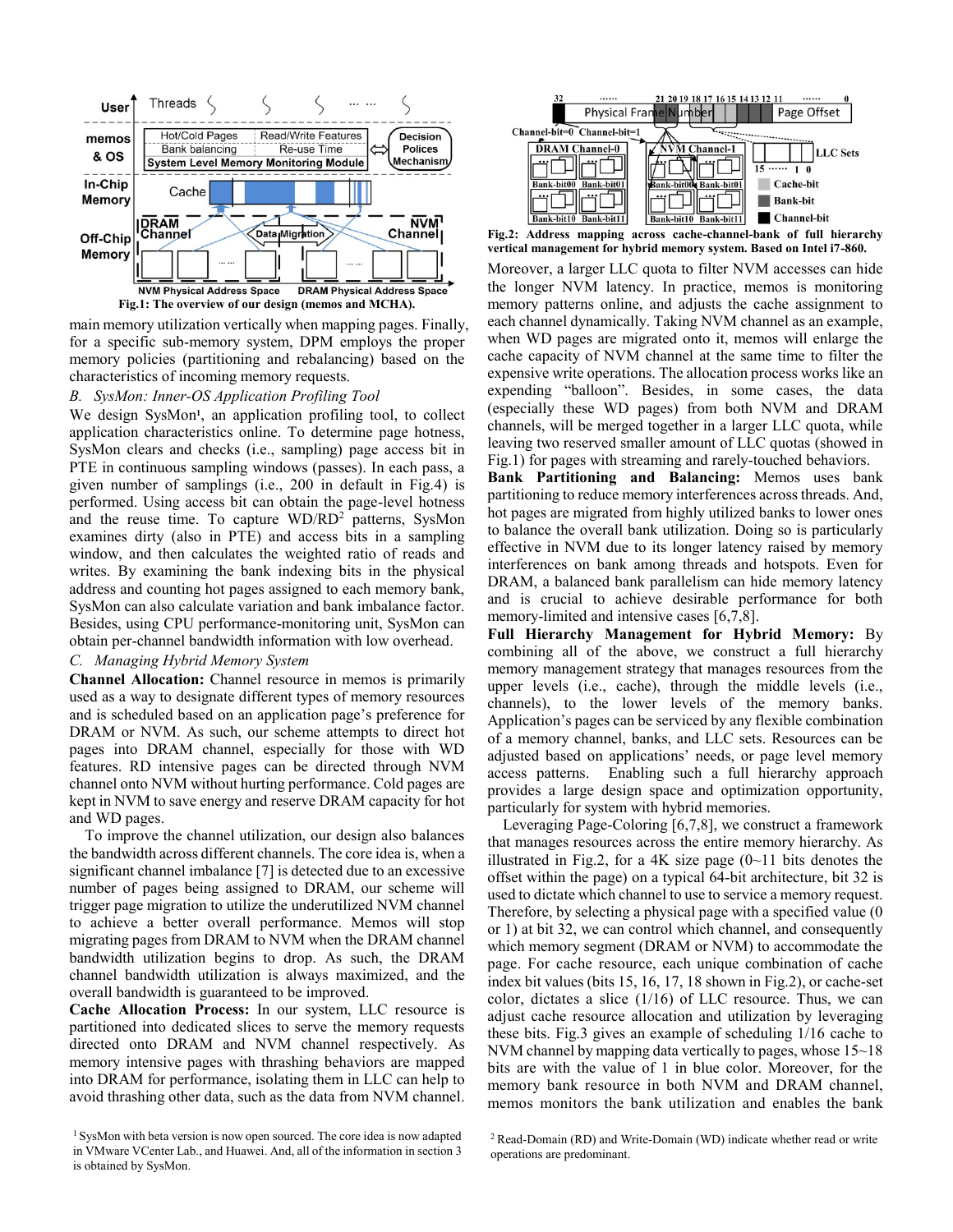

scheduling using the bank index bits (bit 20,21,12,13 and 14 in Fig.2). Usually, bit 20, 21 are used as a combination to uniquely dictate a group of 8 banks (called a bank-group color) for one application, and memos can assign additional banks groups by using more than one bank-group colors. In general, given L Bank-bits, M Cache-bits and N Channel-bits, and we can use i Bank-bits, j Cache-bits and k Channel-bits to generate a resource allocation policy denoted as  $(i,j,k)$ , where  $0 \le i \le L$ ,  $0 \le j \le M$ and  $0 < k \leq N$ .

**Deployment of MCHA:** We emulate MCHA (in Fig.3) by deploying a channel-partitioning mechanism [7] to divide the memory address space into two segments, on a typical multi-core server with Intel i7 series CPU and dual-channel with 8GB DDR3 main memory. We mark the channels as DRAM and NVM channel respectively, and set up a PIN-based simulation for NVM channel side by employing modified DRAMSim2 (with NVM parameters) to simulate the NVM performance (i.e. energy, and latency). As PIN tool gets the memory traces with cache behaviors, we further use a cache simulator, DineroIV, to filter the memory accesses on cache hierarchy, and input them to NVM simulator. Table 1 shows the parameters in detail.

#### *D. Data Migration between NVM and DRAM*

**Migration Mechanism:** Fig.4 highlights memos's migration mechanism. In summary, memos tries to segregate hot pages with WD label to DRAM, and keep RD pages as well as cold pages in NVM. At run time, memos visits each application's physical page by using SysMon module, and migrates them when necessary. In Fig.4, the step 1 marks all the pages for a specific application with WD or RD labels. Begins from step 2, memos checks each page, and decides whether to migrate it or not according to the two parameters, NPass and WD\_interval. Npass is the number of sampling passes that have been performed, and WD\_interval is the distance to the last sampling pass when the page is labeled as WD. After, memos marks pages as "will-migrate" or not in step 3. Note that real migration will start at step 4 after NPass finishes. This design is useful in practice, because, during the following sampling period, the migration label may change due to the change of memory patterns. The entire mechanism works as a loop periodically.

**Avoiding Bank Conflicts for Efficient Data Migration:** In our mechanism, the bank-level utilization information is always monitored, and such information is used by page placement routine in memos to avoid banks with hot spots. When moving hot pages from NVM to DRAM, these pages will be mapped to



**Fig.4: Page migration mechanism based on WD history.**

underutilized banks (coldest) for better balance, and vice versa. Doing this, memos avoids bank conflicts, and the memory migration will be benefited from better bank parallelism. Even for NVM, ideal bank parallelism can hide the expensive access latency, as NVM systems often provide a large amount of banks.

#### III. EVALUATION

#### *A. Effectiveness of Managing Hybrid Memory*

Fig.5 shows the effectiveness of memos based on HOT/COLD rate that denotes the ratio of hot pages to cold pages, and WD/RD rate that shows the ratio of write operations to read operations (at page level) on DRAM and NVM, respectively. Taking hmmer as an example, DRAM HOT/COLD rate increases stably over time, indicating that hot pages are migrated to DRAM continuously. Meanwhile, DRAM WD/RD rate shows a similar but a sharper increasing trend. By contrast, HOT/ COLD and WD/RD rates in NVM exhibit consistently declining trend, illustrating that pages with RD features and relative low memory access frequency are moved to and kept in NVM. The bottom-right subfigure shows the metrics for a multiprogrammed workload that includes several SPEC applications. We further test Memcached<sup>3</sup>, whose active working footprint is small but changes frequently. Fig.5 shows memos can handle these changes by migrating hotspots into DRAM to benefit the overall performance. Moreover, memos also tries to distinguish and segregate WD and RD pages across different channels, and thus the WD/RD rate is always higher in DRAM channel, though Memcached often exhibits very unstable write/read features. On average, the overall HOT/COLD (85.4%), and WD/RD (83.2%) rate in DRAM channel is larger than these in NVM channel. **Energy, Latency and Lifetime:** We evaluate the energy

savings and memory latency reduction using the emulation system in Fig.3. For mcf, the dynamic energy in NVM channel is significantly reduced from 2.13 mWatt to  $0.001$  mW, while the<br>  $\frac{1}{2}$  DRAM HOT/COLD Rate  $\frac{1}{2}$  NVM HOT/COLD Rate<br>  $\frac{1}{2}$  DRAM WD/RD Rate  $\frac{1}{2}$  NVM WD/RD Rate



**Fig.5: Effectiveness of memos in resource scheduling.**

<sup>&</sup>lt;sup>3</sup> We tune the WD interval  $(=2 \text{ and } 3)$  parameters in this experiment. Memcached's WD\_interval is larger than other applications. Memos provides interface to users, and we can tune the parameters accordingly when environment changes.